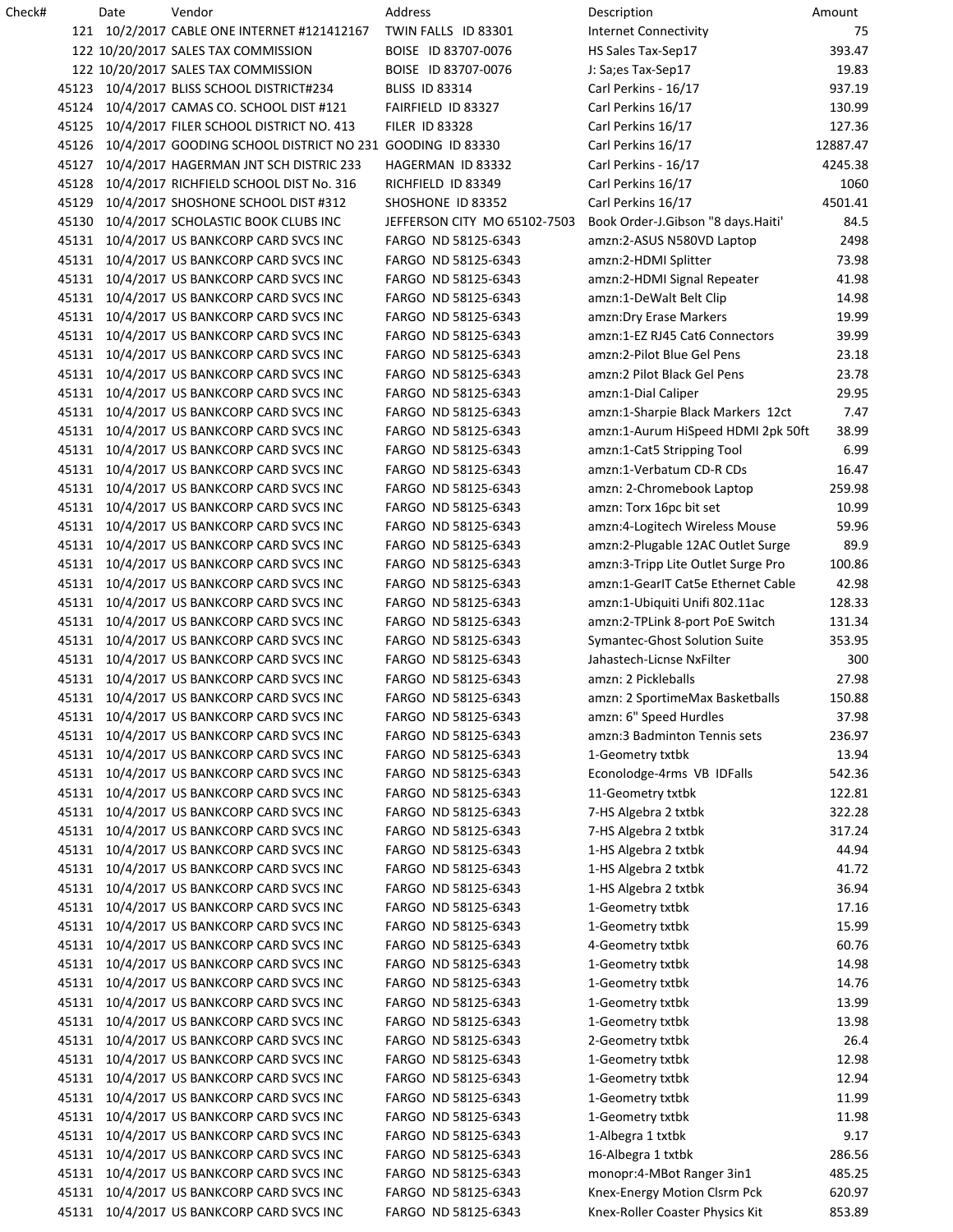45131 10/4/2017 US BANKCORP CARD SVCS INC FARGO ND 58125-6343 45131 10/4/2017 US BANKCORP CARD SVCS INC FARGO ND 58125-6343 45131 10/4/2017 US BANKCORP CARD SVCS INC FARGO ND 58125-6343 45131 10/4/2017 US BANKCORP CARD SVCS INC FARGO ND 58125-6343 45131 10/4/2017 US BANKCORP CARD SVCS INC FARGO ND 58125-6343 45131 10/4/2017 US BANKCORP CARD SVCS INC FARGO ND 58125-6343 45131 10/4/2017 US BANKCORP CARD SVCS INC FARGO ND 58125-6343 45131 10/4/2017 US BANKCORP CARD SVCS INC FARGO ND 58125-6343 45131 10/4/2017 US BANKCORP CARD SVCS INC FARGO ND 58125-6343 45131 10/4/2017 US BANKCORP CARD SVCS INC FARGO ND 58125-6343 45131 10/4/2017 US BANKCORP CARD SVCS INC FARGO ND 58125-6343 45131 10/4/2017 US BANKCORP CARD SVCS INC FARGO ND 58125-6343 45131 10/4/2017 US BANKCORP CARD SVCS INC FARGO ND 58125-6343 45131 10/4/2017 US BANKCORP CARD SVCS INC FARGO ND 58125-6343 45131 10/4/2017 US BANKCORP CARD SVCS INC FARGO ND 58125-6343 45131 10/4/2017 US BANKCORP CARD SVCS INC FARGO ND 58125-6343 45131 10/4/2017 US BANKCORP CARD SVCS INC FARGO ND 58125-6343 45131 10/4/2017 US BANKCORP CARD SVCS INC FARGO ND 58125-6343 45131 10/4/2017 US BANKCORP CARD SVCS INC FARGO ND 58125-6343 45132 10/4/2017 CASH 45133 10/4/2017 DIETRICH SCHOOL DIST #314 DIETRICH ID 83324 45134 10/16/2017 ACE HARDWARE HAGERMAN ID 83332 45134 10/16/2017 ACE HARDWARE HAGERMAN ID 83332 45134 10/16/2017 ACE HARDWARE HAGERMAN ID 83332 45134 10/16/2017 ACE HARDWARE HAGERMAN ID 83332 45134 10/16/2017 ACE HARDWARE HAGERMAN ID 83332 45134 10/16/2017 ACE HARDWARE HAGERMAN ID 83332 45134 10/16/2017 ACE HARDWARE HAGERMAN ID 83332 45134 10/16/2017 ACE HARDWARE HAGERMAN ID 83332 45134 10/16/2017 ACE HARDWARE HAGERMAN ID 83332 45134 10/16/2017 ACE HARDWARE HAGERMAN ID 83332 45135 10/16/2017 ADVANCED THERAPY CARE MOUNTAIN HOME ID 83647 45136 10/16/2017 LYNN ARRIAGA HAGERMAN ID 83332 45136 10/16/2017 LYNN ARRIAGA HAGERMAN ID 83332 45136 10/16/2017 LYNN ARRIAGA HAGERMAN ID 83332 45136 10/16/2017 LYNN ARRIAGA HAGERMAN ID 83332 45137 10/16/2017 BLICK ART MATERIALS GALESBURG IL 61402-1267 45137 10/16/2017 BLICK ART MATERIALS GALESBURG IL 61402-1267 45137 10/16/2017 BLICK ART MATERIALS GALESBURG IL 61402-1267 45138 10/16/2017 C8 TRANSPORTATION LLC HAGERMAN ID 83332 45138 10/16/2017 C8 TRANSPORTATION LLC HAGERMAN ID 83332 45138 10/16/2017 C8 TRANSPORTATION LLC HAGERMAN ID 83332 45138 10/16/2017 C8 TRANSPORTATION LLC HAGERMAN ID 83332 45138 10/16/2017 C8 TRANSPORTATION LLC HAGERMAN ID 83332 45138 10/16/2017 C8 TRANSPORTATION LLC HAGERMAN ID 83332 45138 10/16/2017 C8 TRANSPORTATION LLC HAGERMAN ID 83332 45138 10/16/2017 C8 TRANSPORTATION LLC HAGERMAN ID 83332 45138 10/16/2017 C8 TRANSPORTATION LLC HAGERMAN ID 83332 45138 10/16/2017 C8 TRANSPORTATION LLC HAGERMAN ID 83332 45138 10/16/2017 C8 TRANSPORTATION LLC HAGERMAN ID 83332 45138 10/16/2017 C8 TRANSPORTATION LLC HAGERMAN ID 83332 45138 10/16/2017 C8 TRANSPORTATION LLC HAGERMAN ID 83332 45138 10/16/2017 C8 TRANSPORTATION LLC HAGERMAN ID 83332 45138 10/16/2017 C8 TRANSPORTATION LLC HAGERMAN ID 83332 45138 10/16/2017 C8 TRANSPORTATION LLC HAGERMAN ID 83332 45138 10/16/2017 C8 TRANSPORTATION LLC HAGERMAN ID 83332 45139 10/16/2017 CAXTON PRINTERS CALDWELL ID 83605 45139 10/16/2017 CAXTON PRINTERS CALDWELL ID 83605 45140 10/16/2017 CHAPPELS MARKET HAGERMAN ID 83332 45141 10/16/2017 CITY OF HAGERMAN HAGERMAN ID 83332 45141 10/16/2017 CITY OF HAGERMAN HAGERMAN ID 83332 45141 10/16/2017 CITY OF HAGERMAN HAGERMAN ID 83332 45141 10/16/2017 CITY OF HAGERMAN HAGERMAN ID 83332 45142 10/16/2017 ELWELL DUCATIONAL SVC COLLEGE STATION TX 77841-5125 AET Record

| amzn:Lenovo 110s Laptop-Clark spel | 155      |
|------------------------------------|----------|
| amzn:Lenovo 110s Laptop-Clark spel | 155      |
| amzn:Lenovo 110s Laptop-Clark spel | 155      |
| amzn:UHPPOTE Proximity Key Fobs-fo | 20.5     |
| Rm-Holiday Inn-R. Hoffmann-Adv Opp | 91       |
| amzn:B.Lee-Hamlet DVD              | 47.81    |
| amzn:18 PreAlgebra                 | 287.64   |
| amzn:6 PreAlgebra                  | 119.94   |
| amzn:1 PreAlgebra                  | 22.2     |
| amzn:1 Tchr Ed PreAlgebra          | 113.99   |
| ETS-Parapro Test/C. Belknap        | 55       |
| ETS-Parapro Test/J.Cabral          | 55       |
| Assortment-HS Libr books           | 554.14   |
| amzn: 3-Levnovo Laptop             | 473.76   |
| amzn:2 Rhino Dodgeballs            | 43.98    |
| amzn: repl Proj Lamp-McCarthy      | 50.99    |
| amzn: Bean Bags 360                | 15.99    |
| amzn: 2 Julticolor Jr Footballs    | 38.92    |
| amzn: Window Film                  | 25.99    |
| Postage-GS                         | 250      |
| Carl Perkins 16/17                 | 50.7     |
| Nails/Keys-Athletic FB Office      | 14.95    |
| Rope-FBfield                       | 33.56    |
| Rep-Playground Swings              | 135.91   |
| Maint-Bldgs                        | 7.98     |
| Maint-Office Complex               | 22.59    |
| Maint-Office Complex               | 60.44    |
| Maint-Boiler Rep                   | 29.08    |
| Dupl Keys                          | 9.56     |
| R&M-Bldgs                          | 118.87   |
| Poly-Greenhouse                    | 1.39     |
| Speech Therapy                     | 2960     |
| Mlg-Boise Fed Prog mtg             | 76       |
| Meals-Fed Prog mtg                 | 36.87    |
| Mlg-Boise Essential Cmpnts9/25     | 76       |
| <b>Meals-Essential Cmpnts</b>      | 9.94     |
| Gal Temp paint various colors      | 12.99    |
| Gal Temp paint various colors      | 181.86   |
| <b>Wiggle Eyes</b>                 | 8.7      |
| Bus-8/21 St. Body Arco 233.3m      | 473.47   |
| Bus-8/21 St.Body Arco 238.5m       | 483.04   |
| Bus-8/29 VarVB Murtgh 105m         | 226.35   |
| Bus-8/30 JrHi VB Oakley 179.6m     | 377.42   |
| Bus-9/6 VarVB LCHS 80.4m           | 161.75   |
| Bus-9/7 VarVB Shoshn 74.6m         | 164.89   |
| Bus-9/13 FFA Gdg 44.6m             | 129.02   |
| Bus-9/13 JrH VB-FB 48.3m           | 105.45   |
| Bus-9/21 VarVB GlnFrry 59.8m       | 132.13   |
| Bus-9/27 JrH VB LHC 80.4m          | 170.04   |
| Bus-9/28 4gr City/Rocks 68.6m      | 153.85   |
| Cch-8/25 VarFB Castlfrd 97.7m      | 232.26   |
| Cch-9/1 VarFB GlnFrry 106.7m       | 243.29   |
| Cch-9/19 VarVB RaftRvr 247.1m      | 616.31   |
| Cch-9/22 VarFB Grace 442.5m        | 924.7    |
| Cch-9/28 VarVB Oakley 222.6m       | 594.4    |
| Sep17 Contract                     | 11115.57 |
| 3 LangArts Wkbks gr6               | 20.87    |
| Student Accum Files (#300)         | 137.97   |
| Milk-headstart/Medicaid            | 1.89     |
| Water/Sewer-Ag                     | 174.84   |
| Water/Sewer-HS                     | 291.95   |
| Water/Sewer-GS                     | 136.06   |
| Water/Sewer-Gym                    | 106.32   |
| <b>AET Record Book</b>             | 295      |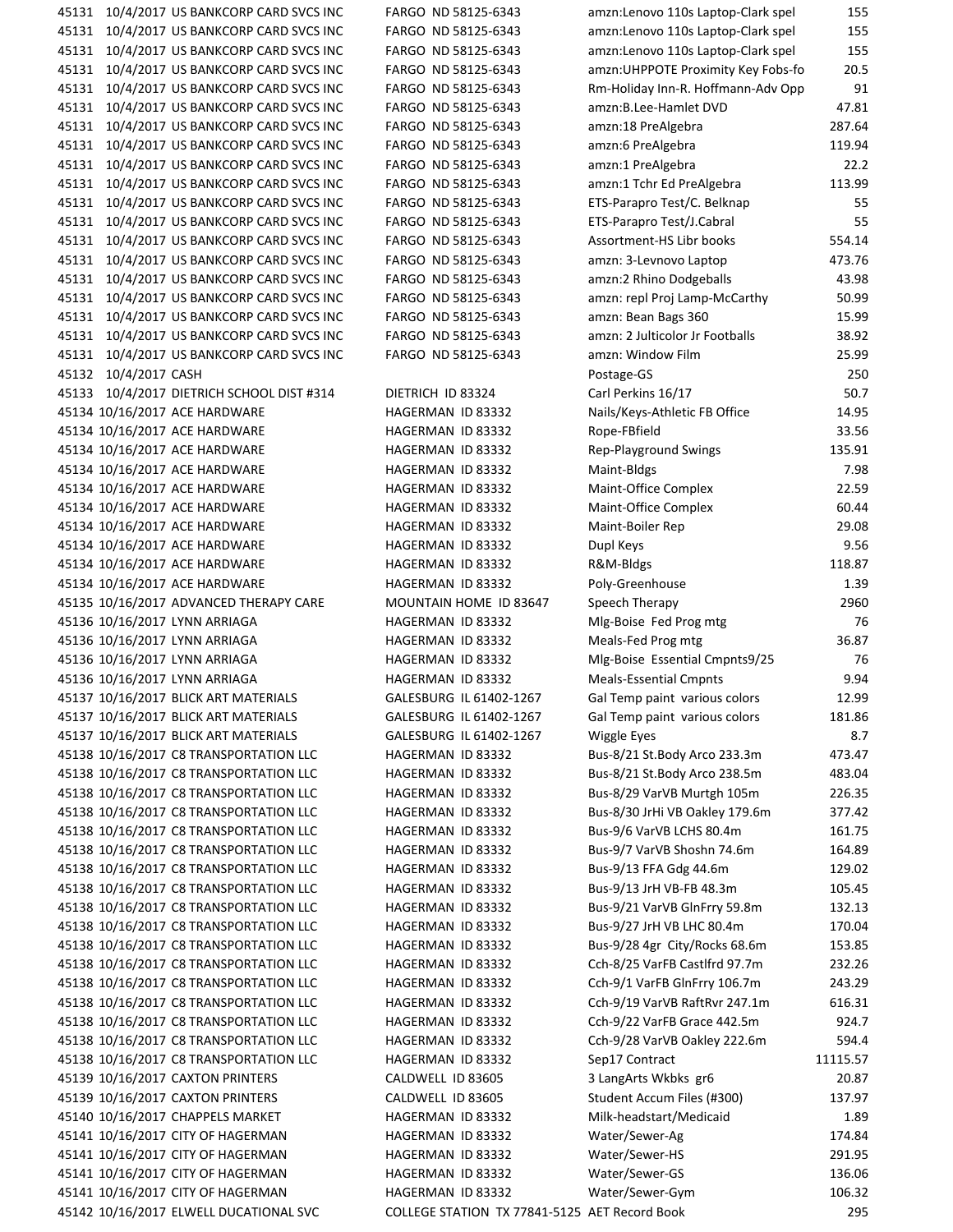45143 10/16/2017 EPES SOFTWARE BIXBY OK 74008 Student Acctual Acctual Acctual Acctual Acctual Acctual Acctual A 45144 10/16/2017 GREAT AMERICA FINANCIAL SVCS DALLAS TX 75266-0831 Co 45144 10/16/2017 GREAT AMERICA FINANCIAL SVCS DALLAS TX 75266-0831 C 45145 10/16/2017 HAFFNER'S LOCK & KEY TWIN FALLS ID 83301 20 45146 10/16/2017 RAY HOFFMANN HAGERMAN ID 83332 m 45146 10/16/2017 RAY HOFFMANN HAGERMAN ID 83332 m 45146 10/16/2017 RAY HOFFMANN **HAGERMAN ID 83332** 45147 10/16/2017 IDAHO POWER COMPANY BOISE ID 83721-0030 P 45147 10/16/2017 IDAHO POWER COMPANY BOISE ID 83721-0030 P 45147 10/16/2017 IDAHO POWER COMPANY BOISE ID 83721-0030 P 45147 10/16/2017 IDAHO POWER COMPANY BOISE ID 83721-0030 P 45147 10/16/2017 IDAHO POWER COMPANY BOISE ID 83721-0030 45147 10/16/2017 IDAHO POWER COMPANY BOISE ID 83721-0030 P 45148 10/16/2017 ID SCHOOL DISTRICT COUNCIL BOISE ID 83705-1501 U 45149 10/16/2017 IT - INTEGRATED TECHNOLOGIES TWIN FALLS ID 83303-1843 C 45149 10/16/2017 IT - INTEGRATED TECHNOLOGIES TWIN FALLS ID 83303-1843 C 45149 10/16/2017 IT - INTEGRATED TECHNOLOGIES TWIN FALLS ID 83303-1843 C 45150 10/16/2017 LOWE'S HOME IMPROVEMENT TWIN FALLS ID 83301 12 12 45150 10/16/2017 LOWE'S HOME IMPROVEMENT TWIN FALLS ID 83301 S 45150 10/16/2017 LOWE'S HOME IMPROVEMENT TWIN FALLS ID 83301 W 45151 10/16/2017 TYLER MILLS HAGERMAN ID 83332 M 45151 10/16/2017 TYLER MILLS HAGERMAN ID 83332 M 45151 10/16/2017 TYLER MILLS HAGERMAN ID 83332 M 45151 10/16/2017 TYLER MILLS HAGERMAN ID 83332 M 45151 10/16/2017 TYLER MILLS HAGERMAN ID 83332 M 45151 10/16/2017 TYLER MILLS HAGERMAN ID 83332 M 45152 10/16/2017 NCS PEARSON INC CHICAGO IL 60693 Wiat III Response Bklt 80.25 45153 10/16/2017 NATL GEOGRAPHY BEE BOSTON MA 02241-7123 G 45154 10/16/2017 ORIENTAL TRADING CO DES MOINES IA 50306 C 45155 10/16/2017 PRO ACTIVE ADVANTAGE LLC GOODING ID 83330 S 45156 10/16/2017 REALLY GOOD STUFF INC BOTSFORD CT 06404-0386 C 45157 10/16/2017 BETTE M REED WENDELL ID 83355 M 45157 10/16/2017 BETTE M REED WENDELL ID 83355 M 45158 10/16/2017 SDE-STATE DEPT OF EDUCATION BOISE ID 83750-0027 45159 10/16/2017 STEVE REGAN CO. SALT LAKE CITY UT 84130 G 45159 10/16/2017 STEVE REGAN CO. SALT LAKE CITY UT 84130 P 45159 10/16/2017 STEVE REGAN CO. SALT LAKE CITY UT 84130 JR 45159 10/16/2017 STEVE REGAN CO. SALT LAKE CITY UT 84130 C 45159 10/16/2017 STEVE REGAN CO. SALT LAKE CITY UT 84130 P 45159 10/16/2017 STEVE REGAN CO. SALT LAKE CITY UT 84130 P 45159 10/16/2017 STEVE REGAN CO. SALT LAKE CITY UT 84130 S 45159 10/16/2017 STEVE REGAN CO. SALT LAKE CITY UT 84130 NU 45159 10/16/2017 STEVE REGAN CO. SALT LAKE CITY UT 84130 6 45160 10/16/2017 TREASURE VALLEY COFFEE INC BOISE ID 83713 W 45160 10/16/2017 TREASURE VALLEY COFFEE INC BOISE ID 83713 W 45161 10/16/2017 US POSTMASTER 
HAGERMAN ID 83332 P 45162 10/16/2017 VALLEY WIDE COOP INC JEROME ID 83338-6138 45163 10/16/2017 CONNIE VAN KLEECK OTR/L GOODING ID 83330 C 45164 10/16/2017 WWS-WESTERN WASTE SERVICES JEROME ID 83338 T 45165 10/16/2017 ZIGGY EXPRESS HAGERMAN BLISS ID 83314 F 45165 10/16/2017 ZIGGY EXPRESS HAGERMAN BLISS ID 83314 F 45199 10/20/2017 AMERICAN FIDELITY CO ‐ HSA Am Fidelity ‐ HSA Svg ‐ 102017 18.73 45199 10/20/2017 AMERICAN FIDELITY CO ‐ HSA Am Fidelity ‐ HSA Svg ‐ 102017 162.66 45199 10/20/2017 AMERICAN FIDELITY CO ‐ HSA Am Fidelity ‐ HSA Svg ‐ 102017 139.66 45199 10/20/2017 AMERICAN FIDELITY CO ‐ HSA Am Fidelity ‐ HSA Svg ‐ 102017 7.44 45199 10/20/2017 AMERICAN FIDELITY CO - HSA 45199 10/20/2017 AMERICAN FIDELITY CO ‐ HSA Am Fidelity ‐ HSA Svg ‐ 102017 85.05 45200 10/20/2017 BLUE CROSS OF IDAHO BOISE ID 83707-0948 B 45200 10/20/2017 BLUE CROSS OF IDAHO BOISE ID 83707-0948 B 45200 10/20/2017 BLUE CROSS OF IDAHO BOISE ID 83707-0948 B 45200 10/20/2017 BLUE CROSS OF IDAHO BOISE ID 83707-0948 B 45200 10/20/2017 BLUE CROSS OF IDAHO BOISE ID 83707-0948 B 45200 10/20/2017 BLUE CROSS OF IDAHO BOISE ID 83707-0948 B 45200 10/20/2017 BLUE CROSS OF IDAHO BOISE ID 83707‐0948 Blue Cross ‐ 102017 306.82

| tudent Acctg                             | 465                     |
|------------------------------------------|-------------------------|
| opier Lease-GS                           | 155                     |
| opier Lease-HS                           | 155                     |
| 0 Sargent Keys-HS                        | 48.8                    |
| nlg meals-Fed Programs Boise             | 102.12                  |
| nlg meals-Homeless mtg Nampa             | 95.34                   |
| nlg-MV Counselors Twin Falls             | 30.4                    |
| 'ower-Gym                                | 259.74                  |
| 'ower-Lites                              | 96.21                   |
| 'ower-HS                                 | 2056                    |
| 'ower-Ag                                 | 261.23                  |
| 'ower-GS                                 | 1790.41                 |
| 'ower-Pumps                              | 160.01                  |
| Inemployment Monitoring Q3 2017          | 38.75                   |
| <b>Copier Maint-HS</b>                   | 602.93                  |
| opier Maint-GS                           | 338.86                  |
| opier Maint-istr                         | 25.16                   |
| 2 Lite Bulbs-exit signs                  | 51                      |
| tain brushes roller                      | 48.68                   |
| Vindow Blinds-Mills                      | 23.7                    |
| Alg/Meal-SpEd Conf Blckft                | 158.34                  |
| Alg/Meal-IHSAA Adm Mtg Hazeltn           | 52.89                   |
| Alg-Trng Equip TF                        | 30.4                    |
| Alg-4dstr AD Mtg TF                      | 30.4                    |
| Alg/Meal-Accreditation TF                | 47.13                   |
| Alg/Meal-4Distr mtg TF                   | 39.93                   |
| Viat III Response Bklt                   | 80.25                   |
| ieo Bee Grades 4-6                       | 108                     |
| )rnaments/Magnets-Solosabal              | 48.93                   |
| tudent Behavior Svcs                     | 2136.5                  |
| lassrm Materials-Solosabal               | 196.56                  |
| Aileage-Boise SDE                        | 47.5                    |
| Alg-QualDoor Boise-office complx         | 47.5                    |
| * VOID **                                | 0                       |
| ien Purpose Pot Soil 20-10-20            | 96.66                   |
| lant Marvel                              | 146.78                  |
| RM Soil Moist Granular                   | 13.71                   |
| alcinit Calcium Nitrate:                 | 92.6                    |
| otassium Nitrate                         | 110.37                  |
| erlite                                   | 74.63                   |
| un Gro Soil                              | 540.67                  |
| lufrm Dibro 4                            | 132                     |
| " Azalea Round Pot                       | 114.19                  |
| Vater for modulars                       | 27                      |
| Vater for modulars                       | 27                      |
| 'ostage-HS                               | 200                     |
| * VOID **                                | 0                       |
| Ccupational Therapy                      | 605                     |
| rash Pickup-Sep17                        | 256.06                  |
| uel-Mower-Steve                          | 31.02                   |
| uel-Mower-Steve                          | 30.34                   |
| m Fidelity - HSA Svg - 102017            | 18.73                   |
| m Fidelity - HSA Svg - 102017            | 162.66                  |
| m Fidelity - HSA Svg - 102017            | 139.66                  |
| m Fidelity - HSA Svg - 102017            | 7.44                    |
| m Fidelity - HSA Svg - 102017            | 11.71                   |
| m Fidelity - HSA Svg - 102017            |                         |
| lue Cross - 102017                       | 85.05                   |
| lue Cross - 102017                       | 3327.72<br>1139.93      |
|                                          |                         |
| lue Cross - 102017                       | 491.39                  |
| lue Cross - 102017<br>lue Cross - 102017 | 27.67                   |
| lue Cross - 102017                       | 333.63                  |
| $\ln 6$ Cross $102017$                   | 312.22<br><b>POC OP</b> |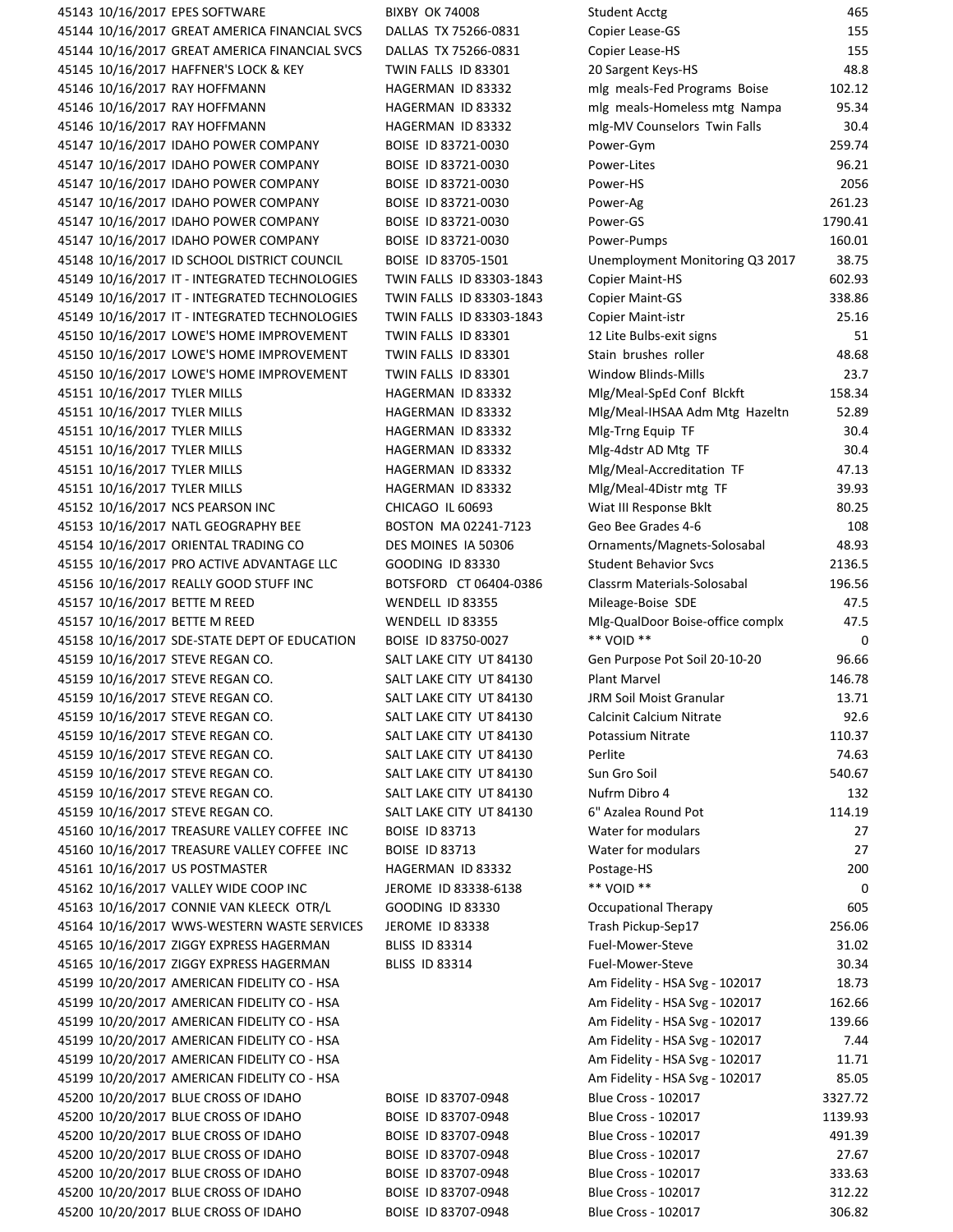| 45200 10/20/2017 BLUE CROSS OF IDAHO | BOISE ID 83707-0948 | <b>Blue Cross - 102017</b>  | 641.53  |
|--------------------------------------|---------------------|-----------------------------|---------|
| 45200 10/20/2017 BLUE CROSS OF IDAHO | BOISE ID 83707-0948 | Blue Cross - HSA - 102017   | 65.09   |
| 45200 10/20/2017 BLUE CROSS OF IDAHO | BOISE ID 83707-0948 | <b>Blue Cross - 102017</b>  | 24.94   |
| 45200 10/20/2017 BLUE CROSS OF IDAHO | BOISE ID 83707-0948 | <b>Blue Cross - 102017</b>  | 1184.82 |
| 45200 10/20/2017 BLUE CROSS OF IDAHO | BOISE ID 83707-0948 | <b>Blue Cross - 102017</b>  | 463.89  |
| 45200 10/20/2017 BLUE CROSS OF IDAHO | BOISE ID 83707-0948 | <b>Blue Cross - 102017</b>  | 55.78   |
| 45200 10/20/2017 BLUE CROSS OF IDAHO | BOISE ID 83707-0948 | <b>Blue Cross - 102017</b>  | 111.57  |
| 45200 10/20/2017 BLUE CROSS OF IDAHO | BOISE ID 83707-0948 | <b>Blue Cross - 102017</b>  | 1115.7  |
| 45200 10/20/2017 BLUE CROSS OF IDAHO | BOISE ID 83707-0948 | <b>Blue Cross - 102017</b>  | 107.25  |
| 45200 10/20/2017 BLUE CROSS OF IDAHO | BOISE ID 83707-0948 | <b>Blue Cross - 102017</b>  | 5262.45 |
| 45200 10/20/2017 BLUE CROSS OF IDAHO | BOISE ID 83707-0948 | <b>Blue Cross - 102017</b>  | 129.4   |
| 45200 10/20/2017 BLUE CROSS OF IDAHO | BOISE ID 83707-0948 | Blue Cross - HSA - 102017   | 104.14  |
| 45200 10/20/2017 BLUE CROSS OF IDAHO | BOISE ID 83707-0948 | <b>Blue Cross - 102017</b>  | 8.01    |
| 45200 10/20/2017 BLUE CROSS OF IDAHO | BOISE ID 83707-0948 | Blue Cross - HSA - 102017   | 1071.05 |
| 45201 10/20/2017 HJSD - IRS          |                     | IRS-Fica - 102017           | 102.77  |
| 45201 10/20/2017 HJSD - IRS          |                     | IRS-Fica - 102017           | 44.7    |
|                                      |                     | IRS-Fica - 102017           | 14.23   |
| 45201 10/20/2017 HJSD - IRS          |                     |                             |         |
| 45201 10/20/2017 HJSD - IRS          |                     | IRS-Fica - 102017           | 17.98   |
| 45201 10/20/2017 HJSD - IRS          |                     | IRS-Fica - 102017           | 64.23   |
| 45201 10/20/2017 HJSD - IRS          |                     | Medicare - 102017           | 15.5    |
| 45201 10/20/2017 HJSD - IRS          |                     | IRS-Fica - 102017           | 188.35  |
| 45201 10/20/2017 HJSD - IRS          |                     | IRS-Fica - 102017           | 250.61  |
| 45201 10/20/2017 HJSD - IRS          |                     | IRS-Fica - 102017           | 330.44  |
| 45201 10/20/2017 HJSD - IRS          |                     | IRS-Medicare - 102017       | 168.46  |
| 45201 10/20/2017 HJSD - IRS          |                     | IRS-Fica - 102017           | 46.51   |
| 45201 10/20/2017 HJSD - IRS          |                     | IRS-Fica - 102017           | 2.28    |
| 45201 10/20/2017 HJSD - IRS          |                     | IRS-Medicare - 102017       | 8.44    |
| 45201 10/20/2017 HJSD - IRS          |                     | IRS-Fica - 102017           | 2773.05 |
| 45201 10/20/2017 HJSD - IRS          |                     | IRS-Fica - 102017           | 3029.62 |
| 45201 10/20/2017 HJSD - IRS          |                     | IRS-Fica - 102017           | 461.95  |
| 45201 10/20/2017 HJSD - IRS          |                     | IRS-Fica - 102017           | 305.41  |
| 45201 10/20/2017 HJSD - IRS          |                     | IRS-Fica - 102017           | 58.2    |
| 45201 10/20/2017 HJSD - IRS          |                     | IRS-Fica - 102017           | 4.76    |
| 45201 10/20/2017 HJSD - IRS          |                     | IRS-Fica - 102017           | 278.72  |
| 45201 10/20/2017 HJSD - IRS          |                     | IRS-Fica - 102017           | 841.25  |
| 45201 10/20/2017 HJSD - IRS          |                     | IRS-Fica - 102017           | 262.83  |
| 45201 10/20/2017 HJSD - IRS          |                     | IRS-Fica - 102017           | 81.98   |
| 45201 10/20/2017 HJSD - IRS          |                     | IRS-Fica - 102017           | 21.36   |
| 45201 10/20/2017 HJSD - IRS          |                     | IRS-Fica - 102017           | 272.17  |
| 45201 10/20/2017 HJSD - IRS          |                     | IRS-Fica - 102017           | 101.75  |
| 45201 10/20/2017 HJSD - IRS          |                     | IRS-Medicare - 102017       | 36.16   |
| 45201 10/20/2017 HJSD - IRS          |                     | IRS-Medicare - 102017       | 24.16   |
| 45202 10/20/2017 HJSD - PERSI        |                     | PERSI-Sick Leave - 102017   | 16.1    |
| 45202 10/20/2017 HJSD - PERSI        |                     | PERSI-Retirement - 102017   | 98.15   |
| 45202 10/20/2017 HJSD - PERSI        |                     | PERSI-Sick Leave - 102017   | 10.05   |
| 45202 10/20/2017 HJSD - PERSI        |                     | PERSI-Sick Leave - 102017   | 49.37   |
| 45202 10/20/2017 HJSD - PERSI        |                     | Persi - Retirement - 102017 | 23.58   |
| 45202 10/20/2017 HJSD - PERSI        |                     | Persi - Sick Leave - 102017 | 2.42    |
| 45202 10/20/2017 HJSD - PERSI        |                     | PERSI-Sick Leave - 102017   | 14.5    |
| 45202 10/20/2017 HJSD - PERSI        |                     | PERSI-Sick Leave - 102017   | 27.41   |
| 45202 10/20/2017 HJSD - PERSI        |                     | PERSI-Sick Leave - 102017   | 38.52   |
|                                      |                     |                             |         |
| 45202 10/20/2017 HJSD - PERSI        |                     | PERSI-Retirement - 102017   | 559.36  |
| 45202 10/20/2017 HJSD - PERSI        |                     | PERSI-Sick Leave - 102017   | 57.32   |
| 45202 10/20/2017 HJSD - PERSI        |                     | PERSI-Retirement - 102017   | 141.5   |
| 45202 10/20/2017 HJSD - PERSI        |                     | PERSI-Retirement - 102017   | 36.99   |
| 45202 10/20/2017 HJSD - PERSI        |                     | PERSI-Sick Leave - 102017   | 3.27    |
| 45202 10/20/2017 HJSD - PERSI        |                     | PERSI-Retirement - 102017   | 249.26  |
| 45202 10/20/2017 HJSD - PERSI        |                     | PERSI-Sick Leave - 102017   | 25.54   |
| 45202 10/20/2017 HJSD - PERSI        |                     | PERSI-Sick Leave - 102017   | 5.58    |
| 45202 10/20/2017 HJSD - PERSI        |                     | PERSI-Sick Leave - 102017   | 34.32   |
| 45202 10/20/2017 HJSD - PERSI        |                     | PERSI-Retirement - 102017   | 3.91    |
| 45202 10/20/2017 HJSD - PERSI        |                     | PERSI-Sick Leave - 102017   | 0.4     |
| 45202 10/20/2017 HJSD - PERSI        |                     | PERSI-Retirement - 102017   | 14.59   |
| 45202 10/20/2017 HJSD - PERSI        |                     | PERSI-Sick Leave - 102017   | 1.5     |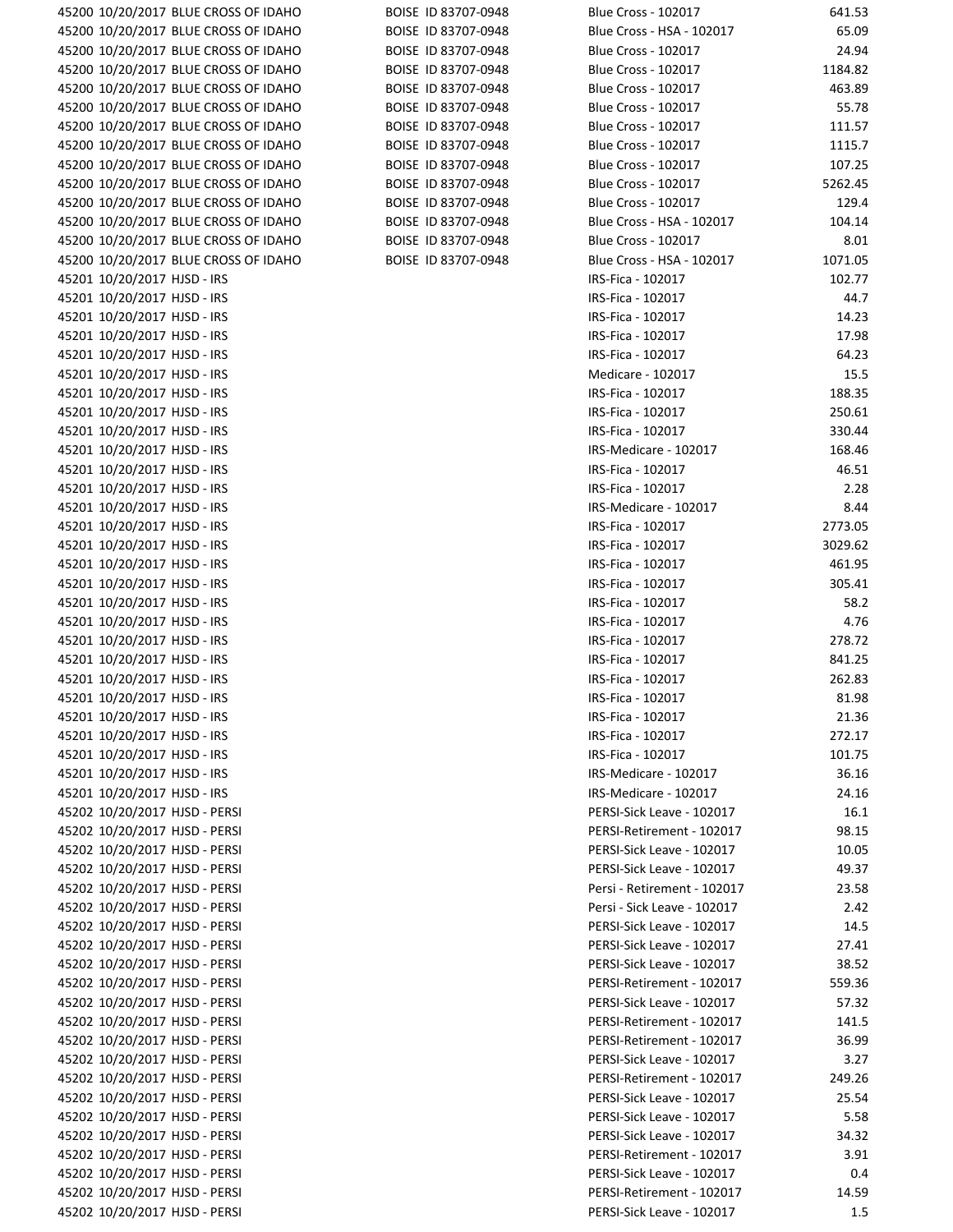45202 10/20/2017 HJSD ‐ PERSI PERSI‐Sick Leave ‐ 102017 16.05 45202 10/20/2017 HJSD - PERSI 45202 10/20/2017 HJSD - PERSI 45202 10/20/2017 HJSD - PERSI 45202 10/20/2017 HJSD - PERSI 45202 10/20/2017 HJSD - PERSI 45202 10/20/2017 HJSD - PERSI 45202 10/20/2017 HJSD - PERSI 45202 10/20/2017 HJSD - PERSI 45202 10/20/2017 HJSD - PERSI 45202 10/20/2017 HJSD - PERSI 45202 10/20/2017 HJSD - PERSI 45202 10/20/2017 HJSD - PERSI 45202 10/20/2017 HJSD - PERSI 45202 10/20/2017 HJSD - PERSI 45202 10/20/2017 HJSD - PERSI 45202 10/20/2017 HJSD - PERSI 45202 10/20/2017 HJSD - PERSI 45202 10/20/2017 HJSD - PERSI 45202 10/20/2017 HJSD - PERSI 45202 10/20/2017 HJSD - PERSI 45202 10/20/2017 HJSD - PERSI 45202 10/20/2017 HJSD - PERSI 45202 10/20/2017 HJSD - PERSI 45202 10/20/2017 HJSD - PERSI 45202 10/20/2017 HJSD - PERSI 45202 10/20/2017 HJSD - PERSI 45202 10/20/2017 HJSD - PERSI 45202 10/20/2017 HJSD - PERSI 45202 10/20/2017 HJSD - PERSI 45202 10/20/2017 HJSD - PERSI 45202 10/20/2017 HJSD - PERSI 45203 10/20/2017 STANDARD INSURANCE CO. PORTLAND OR 97228-6367 45203 10/20/2017 STANDARD INSURANCE CO. PORTLAND OR 97228-6367 45203 10/20/2017 STANDARD INSURANCE CO. PORTLAND OR 97228-6367 45203 10/20/2017 STANDARD INSURANCE CO. PORTLAND OR 97228-6367 45203 10/20/2017 STANDARD INSURANCE CO. PORTLAND OR 97228-6367 45203 10/20/2017 STANDARD INSURANCE CO. PORTLAND OR 97228-6367 45203 10/20/2017 STANDARD INSURANCE CO. PORTLAND OR 97228-6367 45203 10/20/2017 STANDARD INSURANCE CO. PORTLAND OR 97228-6367 45203 10/20/2017 STANDARD INSURANCE CO. PORTLAND OR 97228-6367 45203 10/20/2017 STANDARD INSURANCE CO. PORTLAND OR 97228-6367 45203 10/20/2017 STANDARD INSURANCE CO. PORTLAND OR 97228-6367 45203 10/20/2017 STANDARD INSURANCE CO. PORTLAND OR 97228-6367 45203 10/20/2017 STANDARD INSURANCE CO. PORTLAND OR 97228-6367 45203 10/20/2017 STANDARD INSURANCE CO. PORTLAND OR 97228-6367 45203 10/20/2017 STANDARD INSURANCE CO. PORTLAND OR 97228-6367 45203 10/20/2017 STANDARD INSURANCE CO. PORTLAND OR 97228-6367 45203 10/20/2017 STANDARD INSURANCE CO. PORTLAND OR 97228-6367 45203 10/20/2017 STANDARD INSURANCE CO. PORTLAND OR 97228-6367 45203 10/20/2017 STANDARD INSURANCE CO. PORTLAND OR 97228-6367 45203 10/20/2017 STANDARD INSURANCE CO. PORTLAND OR 97228-6367 45203 10/20/2017 STANDARD INSURANCE CO. PORTLAND OR 97228-6367 45203 10/20/2017 STANDARD INSURANCE CO. PORTLAND OR 97228-6367 45203 10/20/2017 STANDARD INSURANCE CO. PORTLAND OR 97228-6367 45203 10/20/2017 STANDARD INSURANCE CO. PORTLAND OR 97228-6367 45204 10/23/2017 SOS-SUPERIOR OFFICE SUPPLIES BUHL ID 83316 45204 10/23/2017 SDE-STATE DEPT OF EDUCATION BOISE ID 83750-0027 Family Bottam 45205 10/23/2017 LYNN ARRIAGA **HAGERMAN ID 83332** 45206 10/23/2017 CABLE ONE INTERNET #121412167 TWIN FALLS ID 83301 45206 10/23/2017 VICTORIA OWSLEY **HAGERMAN ID 83332** 45207 10/23/2017 REGION IV SUPT ASSOCIATION WENDELL ID 83355 45207 10/23/2017 TRISEF BOOK LLC SHERWOOD OR 97140 45207 10/23/2017 TRISEF BOOK LLC SHERWOOD OR 97140 C

| ERSI-SICK LEAVE - IUZUIT                   | 16.U5   |
|--------------------------------------------|---------|
| PERSI-Sick Leave - 102017                  | 0.76    |
| <b>PERSI-Retirement - 102017</b>           | 66.75   |
| <b>PERSI-Retirement - 102017</b>           | 27.48   |
| PERSI-Retirement - 102017                  | 27.48   |
| <b>PERSI-Sick Leave - 102017</b>           | 6.84    |
| <b>PERSI-Sick Leave - 102017</b>           | 2.82    |
| PERSI-Sick Leave - 102017                  | 2.82    |
| <b>PERSI-Retirement - 102017</b>           | 4395.48 |
| <b>PERSI-Retirement - 102017</b>           | 4688    |
| PERSI-Retirement - 102017                  | 748.79  |
| PERSI-Retirement - 102017                  | 464.68  |
| PERSI-Retirement - 102017                  | 86.12   |
| PERSI-Retirement - 102017                  | 7.39    |
| PERSI-Retirement - 102017                  | 157.07  |
|                                            | 481.8   |
| PERSI-Retirement - 102017                  |         |
| <b>PERSI-Retirement - 102017</b>           | 444.04  |
| <b>PERSI-Retirement - 102017</b>           | 267.36  |
| <b>PERSI-Retirement - 102017</b>           | 375.93  |
| <b>PERSI-Retirement - 102017</b>           | 31.93   |
| <b>PERSI-Retirement - 102017</b>           | 54.5    |
| PERSI-Retirement - 102017                  | 334.94  |
| <b>PERSI-Retirement - 102017</b>           | 1297.95 |
| PERSI-Retirement - 102017                  | 156.59  |
| <b>PERSI-Sick Leave - 102017</b>           | 450.45  |
| <b>PERSI-Sick Leave - 102017</b>           | 480.4   |
| PERSI-Sick Leave - 102017                  | 76.74   |
| <b>PERSI-Sick Leave - 102017</b>           | 47.62   |
| <b>PERSI-Sick Leave - 102017</b>           | 8.83    |
| PERSI-Sick Leave - 102017                  | 3.79    |
| PERSI-Sick Leave - 102017                  | 132.99  |
| PERSI-Sick Leave - 102017                  | 45.5    |
| Standard Life - 102017                     | 0.18    |
| Standard-Life - 102017                     | 1.06    |
| Standard-Life - 102017                     | 4.6     |
| Standard-Life - 102017                     | 0.4     |
| Standard-Life - 102017                     | 0.8     |
| Standard-Life - 102017                     | 8.07    |
| Standard-Life - 102017                     | 0.77    |
|                                            |         |
| Standard-Life - 102017                     | 8.17    |
| Standard-Life - 102017                     | 4.94    |
| Standard-Life - 102017                     | 0.56    |
| Standard-Life - 102017                     | 2.2     |
| Standard-Life - 102017                     | 3.33    |
| Standard-Life - 102017                     | 2       |
| Standard-Life - 102017                     | 3.52    |
| Standard-Life - 102017                     | 42.73   |
| Standard-Life - 102017                     | 1.09    |
| Standard-Life - 102017                     | 0.04    |
| Standard-Life - 102017                     | 39.75   |
| Standard-Life - 102017                     | 0.2     |
| Standard-Life - 102017                     | 14.85   |
| Standard-Life - 102017                     | 9.39    |
| Standard-Life - 102017                     | 0.08    |
| Standard-Life - 102017                     | 0.88    |
| Standard-Life - 102017                     | 2.39    |
| ** VOID **                                 | 0       |
| ngrpr-April Cottam/Head Start <sup>-</sup> | 32      |
| ** VOID **                                 | 0       |
| hone Lines/Internet Svc-3mos               | 2693.5  |
| ** VOID **                                 |         |
|                                            | 0       |
| ** VOID **                                 | 0       |
| Dracle-J.Eudave Bk1                        | 10      |
| Oracle-W.Mavencamp Bk1                     | 10      |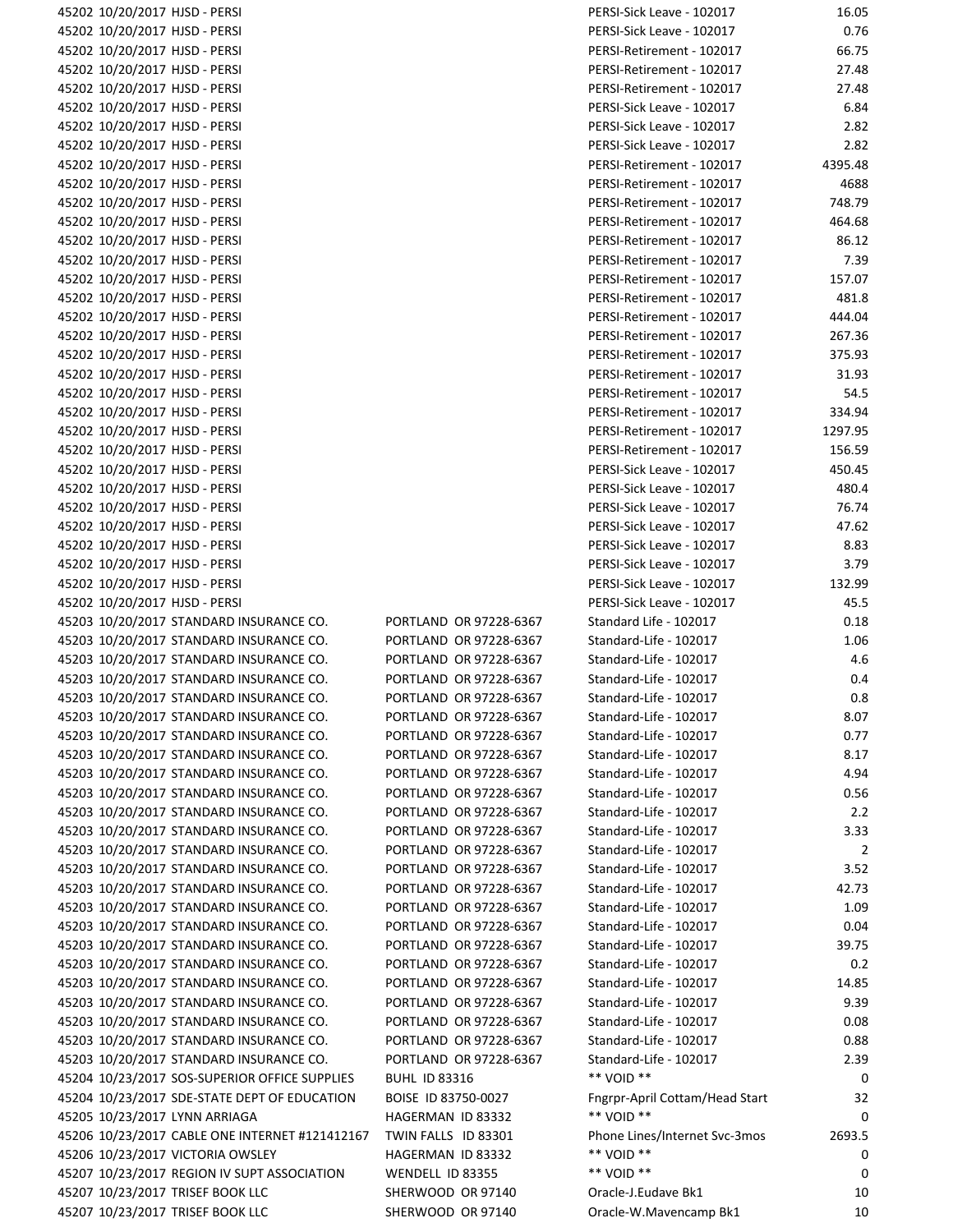|                        |      | 45207 10/23/2017 TRISEF BOOK LLC     | SHERWOOD OR 97140 |                       | Oracle-S.Thompson Bk4              | 13     |              |
|------------------------|------|--------------------------------------|-------------------|-----------------------|------------------------------------|--------|--------------|
|                        |      | 45207 10/23/2017 TRISEF BOOK LLC     | SHERWOOD OR 97140 |                       | Oracle Series bks-Daarud           | 60     |              |
|                        |      | 45207 10/23/2017 TRISEF BOOK LLC     | SHERWOOD OR 97140 |                       | Oracle-B.Servin Bk2-3              | 23     |              |
|                        |      | 45207 10/23/2017 TRISEF BOOK LLC     | SHERWOOD OR 97140 |                       | Oracle-E.Silonis Bkmrk             |        | $\mathbf{1}$ |
|                        |      | 45207 10/23/2017 TRISEF BOOK LLC     | SHERWOOD OR 97140 |                       | Oracle Series-HS Library           | 60     |              |
|                        |      | 45207 10/23/2017 TRISEF BOOK LLC     | SHERWOOD OR 97140 |                       | Oracle-A.Flammer Bk1               | 10     |              |
|                        |      | 45208 10/23/2017 OFFICE DEPOT        |                   | CHICAGO IL 60680-1040 | HP LaserJet Color Printer-Ray Hoff | 195.99 |              |
|                        |      | 45209 10/30/2017 SHEENA HOSKOVEC     | HAGERMAN ID 83332 |                       | P/R Difference-salary vx hourly    | 234.42 |              |
| Check#                 | Date | Name                                 | GrossPay          |                       | City                               | State  | Zip          |
| drct-dpst              |      | 10/20/2017 ARRIAGA LYNN              |                   |                       | 3,506.49 HAGERMAN                  | ID     | 83332        |
| drct-dpst              |      | 10/20/2017 BELKNAP CHRISTINA L       |                   |                       | 711.58 HAGERMAN                    | ID     | 83332        |
| drct-dpst              |      | 10/20/2017 BOLDUC CHRISTINA J        |                   |                       | 2,119.05 HAGERMAN                  | ID     | 83332        |
| drct-dpst              |      | 10/20/2017 CABRAL JONI M             |                   |                       | 608.00 HAGERMAN                    | ID     | 83332        |
| drct-dpst              |      | 10/20/2017 CHAPMAN TERESA L          |                   |                       | 3,058.33 HAGERMAN                  | ID     | 83332        |
| drct-dpst              |      | 10/20/2017 CHIZUM CARRIE A           |                   |                       | 4,016.66 HAGERMAN                  | ID     | 83332        |
| drct-dpst              |      | 10/20/2017 COATES LUANNE             |                   |                       | 1,462.50 HAGERMAN                  | ID     | 83332        |
| drct-dpst              |      | 10/20/2017 CORBRIDGE ARLYNDA R       |                   |                       | 736.12 HAGERMAN                    | ID     | 83332        |
| drct-dpst              |      | 10/20/2017 COTTAM BRYCE M            |                   |                       | 130.50 HAGERMAN                    | ID     | 83332        |
| drct-dpst              |      | 10/20/2017 COTTAM MATTHEW S          |                   |                       | 6,299.08 HAGERMAN                  | ID     | 83332        |
| drct-dpst              |      | 10/20/2017 DAARUD SHERMA K           |                   |                       | 4,241.83 HAGERMAN                  | ID     | 83332        |
| drct-dpst              |      | 10/20/2017 DAVIDSON BRADLEY          |                   |                       | 112.50 HAGERMAN                    | ID     | 83332        |
| drct-dpst              |      | 10/20/2017 DAVIS ELAINE              |                   |                       | 1,521.54 HAGERMAN                  | ID     | 83332        |
| drct-dpst              |      | 10/20/2017 DOUVILLE ERIN E           |                   |                       | 2,883.33 HAGERMAN                  | ID     | 83332        |
| drct-dpst              |      | 10/20/2017 EASTERDAY TROY W          |                   |                       | 4,338.91 HAGERMAN                  | ID     | 83332        |
| drct-dpst              |      | 10/20/2017 FUNKHOUSER LONNIE         |                   |                       | 3,715.91 HAGERMAN                  | ID     | 83332        |
| drct-dpst              |      | 10/20/2017 GIBSON JENNIE L           |                   |                       | 4,241.83 HAGERMAN                  | ID     | 83332        |
| drct-dpst              |      | 10/20/2017 GOODRO CAREY L            |                   |                       | 550.00 HAGERMAN                    | ID     | 83332        |
| drct-dpst              |      | 10/20/2017 GREEN CHIARA A            |                   |                       | 590.00 HAGERMAN                    | ID     | 83332        |
| drct-dpst              |      | 10/20/2017 HOFFMANN KAREN B          |                   |                       | 1,315.54 HAGERMAN                  | ID     | 83332        |
| drct-dpst              |      | 10/20/2017 HOFFMANN RAYMOND L        |                   |                       | 4,660.07 HAGERMAN                  | ID     | 83332        |
| drct-dpst              |      | 10/20/2017 HOOP JENNY M              |                   |                       | 820.46 HAGERMAN                    | ID     | 83332        |
| drct-dpst              |      | 10/20/2017 HOSKOVEC SHEENA L         |                   |                       | 733.21 HAGERMAN                    | ID     | 83332        |
| drct-dpst              |      | 10/20/2017 JACKSON CRAIG L           |                   |                       | 1,994.03 HAGERMAN                  | ID     | 83332        |
| drct-dpst              |      | 10/20/2017 JAYO NICOLAS D            |                   |                       | 2,883.33 HAGERMAN                  | ID     | 83332        |
| drct-dpst              |      | 10/20/2017 KAST MELISSA A            |                   |                       | 3,349.91 HAGERMAN                  | ID     | 83332        |
|                        |      | 10/20/2017 KNAPP DANIEL L            |                   |                       | 4,481.07 HAGERMAN                  | ID     | 83332        |
| drct-dpst<br>drct-dpst |      | 10/20/2017 KRESS MARK S              |                   |                       | 7,116.64 HAGERMAN                  | ID     | 83332        |
| drct-dpst              |      | 10/20/2017 LEE REBECCA L             |                   |                       | 4,241.83 HAGERMAN                  | ID     | 83332        |
| drct-dpst              |      | 10/20/2017 LEIJA HERMELINDA          |                   |                       | 4,055.58 HAGERMAN                  | ID     | 83332        |
|                        |      | 10/20/2017 LeMOYNE KAROL A           |                   |                       | 75.00 HAGERMAN                     |        |              |
| drct-dpst              |      |                                      |                   |                       |                                    | ID     | 83332        |
| drct-dpst              |      | 10/20/2017 LEWIS CRYSTAL R           |                   |                       | 3,034.25 HAGERMAN                  | ID     | 83332        |
| drct-dpst              |      | 10/20/2017 LYONS LAURA E             |                   |                       | 337.50 HAGERMAN                    | ID     | 83332        |
| drct-dpst              |      | 10/20/2017 MARTIN KIRT L             |                   |                       | 150.00 HAGERMAN                    | ID     | 83332        |
| drct-dpst              |      | 10/20/2017 McCARTHY STORMIVL         |                   |                       | 4,166.83 HAGERMAN                  | ID     | 83332        |
| drct-dpst              |      | 10/20/2017 MILLS TYLER J             |                   |                       | 5,429.15 HAGERMAN                  | ID     | 83332        |
| drct-dpst              |      | 10/20/2017 OLSEN GORDON C            |                   |                       | 4,166.83 HAGERMAN                  | ID     | 83332        |
| drct-dpst              |      | 10/20/2017 OWSLEY VICTORIA C         |                   |                       | 4,609.83 HAGERMAN                  | ID     | 83332        |
| drct-dpst              |      | 10/20/2017 PLANK ROBIN J             |                   |                       | 1,151.32 HAGERMAN                  | ID     | 83332        |
| drct-dpst              |      | 10/20/2017 PRIEBE LESLIE             |                   |                       | 4,406.08 HAGERMAN                  | ID     | 83332        |
| drct-dpst              |      | 10/20/2017 REED BETTE M              |                   |                       | 4,155.33 HAGERMAN                  | ID     | 83332        |
| drct-dpst              |      | 10/20/2017 REGNIER SHELLY L          |                   |                       | 3,385.83 HAGERMAN                  | ID     | 83332        |
| drct-dpst              |      | 10/20/2017 RICE CHARLES E            |                   |                       | 1,631.76 HAGERMAN                  | ID     | 83332        |
| drct-dpst              |      | 10/20/2017 SCOTT TAMMY L             |                   |                       | 2,958.33 HAGERMAN                  | ID     | 83332        |
| drct-dpst              |      | 10/20/2017 SILVER-LEWIS LORA L       |                   |                       | 4,241.83 HAGERMAN                  | ID     | 83332        |
| drct-dpst              |      | 10/20/2017 SMITH STEPHEN L           |                   |                       | 2,820.52 HAGERMAN                  | ID     | 83332        |
| drct-dpst              |      | 10/20/2017 SOLOSABAL JOLINDA S       |                   |                       | 4,316.82 HAGERMAN                  | ID     | 83332        |
| drct-dpst              |      | 10/20/2017 TAYLOR SHARLENE K         |                   |                       | 130.00 HAGERMAN                    | ID     | 83332        |
| drct-dpst              |      | 10/20/2017 YORE JAMIE L              |                   |                       | 820.46 HAGERMAN                    | ID     | 83332        |
|                        |      | 45170 10/20/2017 AYERS AMANDA J      |                   |                       | 57.20 HAGERMAN                     | ID     | 83332        |
|                        |      | 45171 10/20/2017 BAKER CHRISTOPHER K |                   |                       | 610.65 HAGERMAN                    | ID     | 83332        |
|                        |      | 45172 10/20/2017 CLARK ERIN D        |                   |                       | 946.03 HAGERMAN                    | ID     | 83332        |
|                        |      | 45173 10/20/2017 COIT KIM A          |                   |                       | 65.00 HAGERMAN                     | ID     | 83332        |